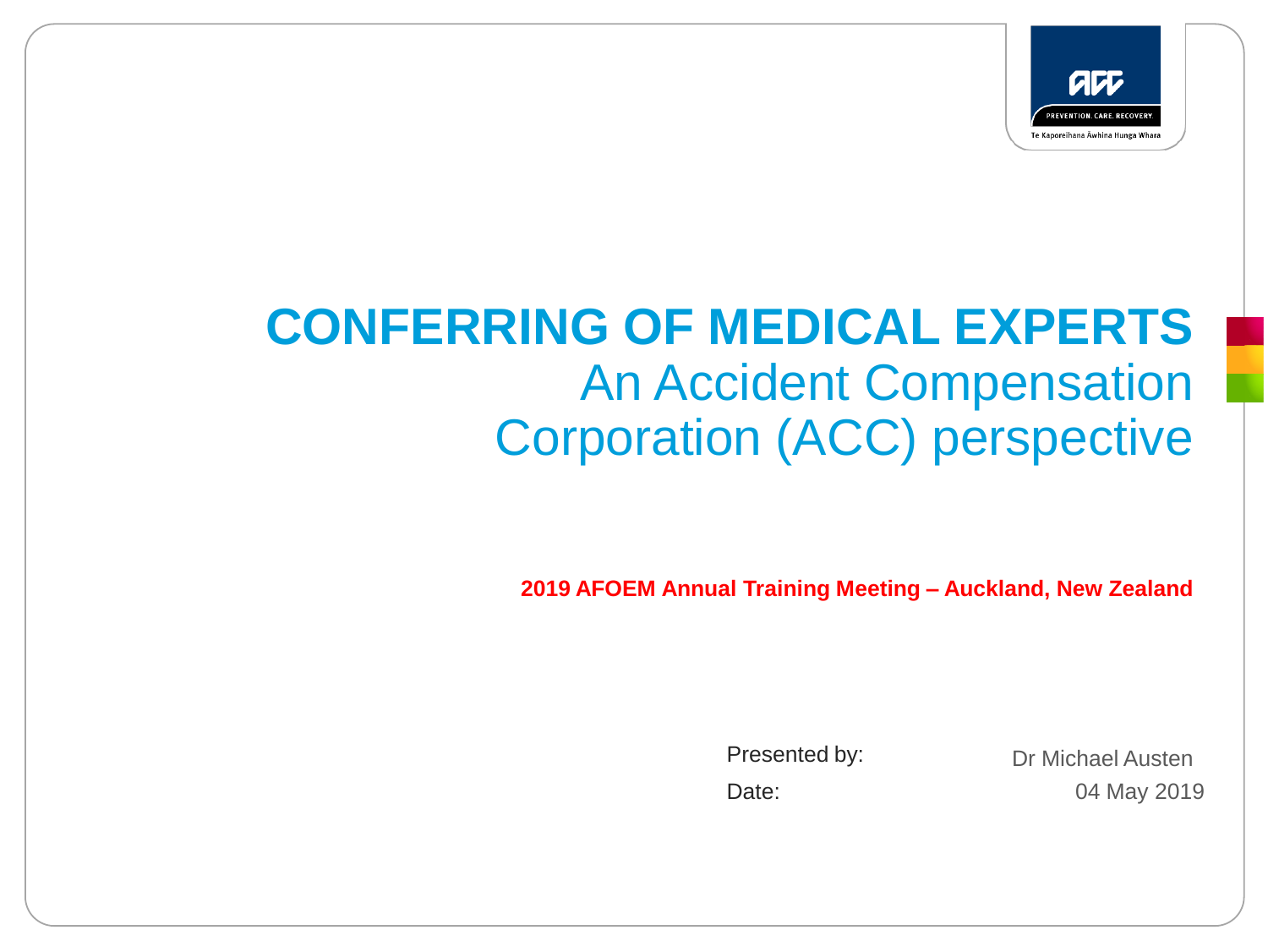### **Background**

**REVENTION CARE RECOVER** Te Kaporeihana Āwhina Hunga Whara

Acclaim Otago (Inc.)

- Established in 2003, based in Dunedin with members throughout New Zealand.
- Support group for injured New Zealanders and their families.
- Advocates for systemic change, active in the area of human rights.
- Seat on ACC's Consumer Outlook Group providing advice to ACC's Chief Executive Officer on issues facing consumers.
- Member of the Advocates and Representatives Group providing direct input into policy and strategy at ACC.
- Significant public profile
- Significant media presence.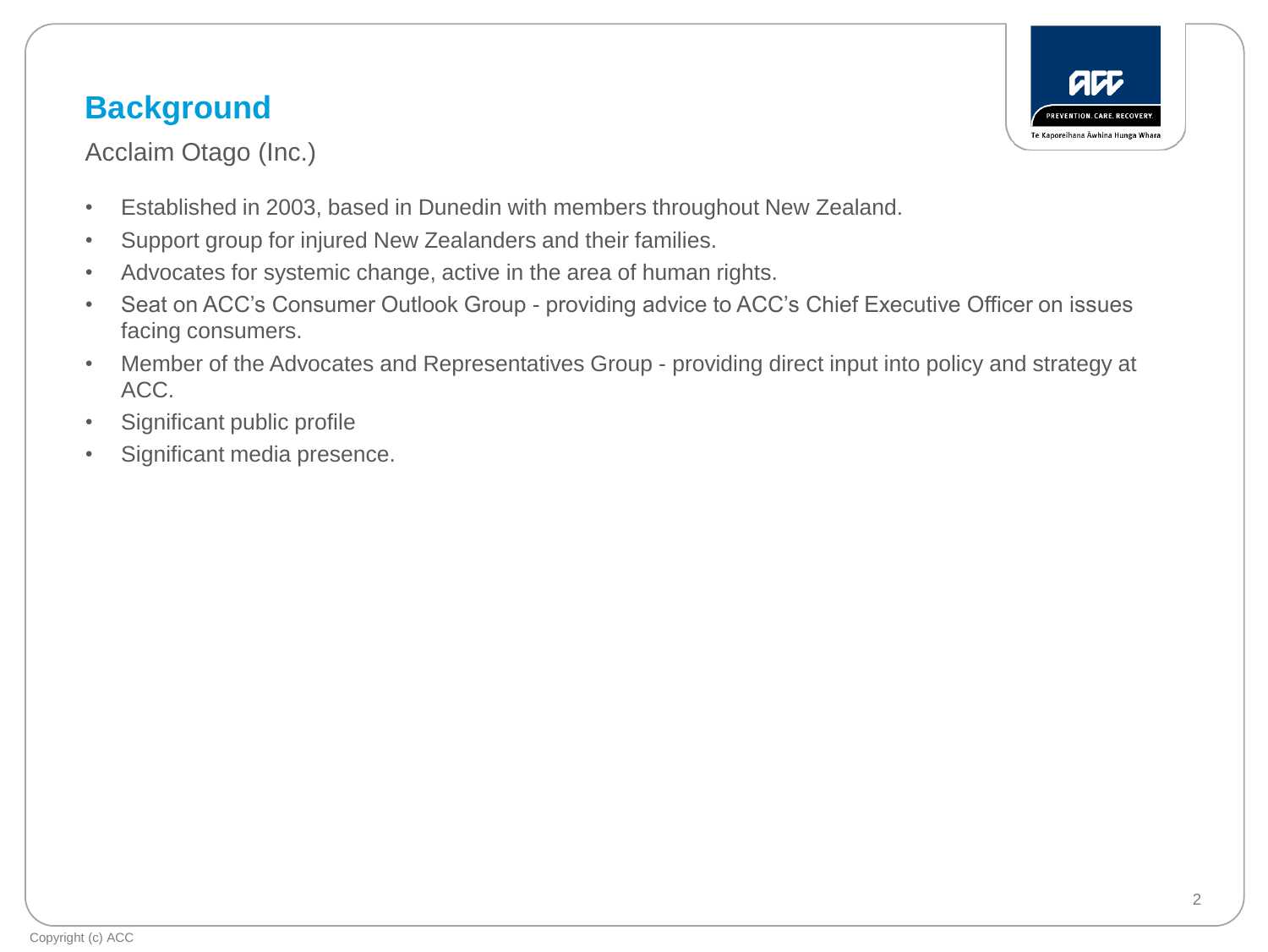### **Background (continued)**



Report from Acclaim Otago

- Dated July 2015:
	- o "Understanding the Problem: An analysis of ACC appeals processes to identify barriers to justice for injured New Zealanders."
	- o Dr Denise Powell, Mr Warren Forster, Tom Barraclough, Tiho Mijatov.
	- o Funded by New Zealand Law Foundation and University of Otago Legal Issues Centre.
- Identified four broad themes/problem areas with ACC's dispute resolution processes:
	- o Inadequate access to legal resources.
	- o **Limited access to evidence (particularly medical).**
	- o Claimants not feeling that their stories are genuinely heard.
	- o Limited access to experienced lawyers.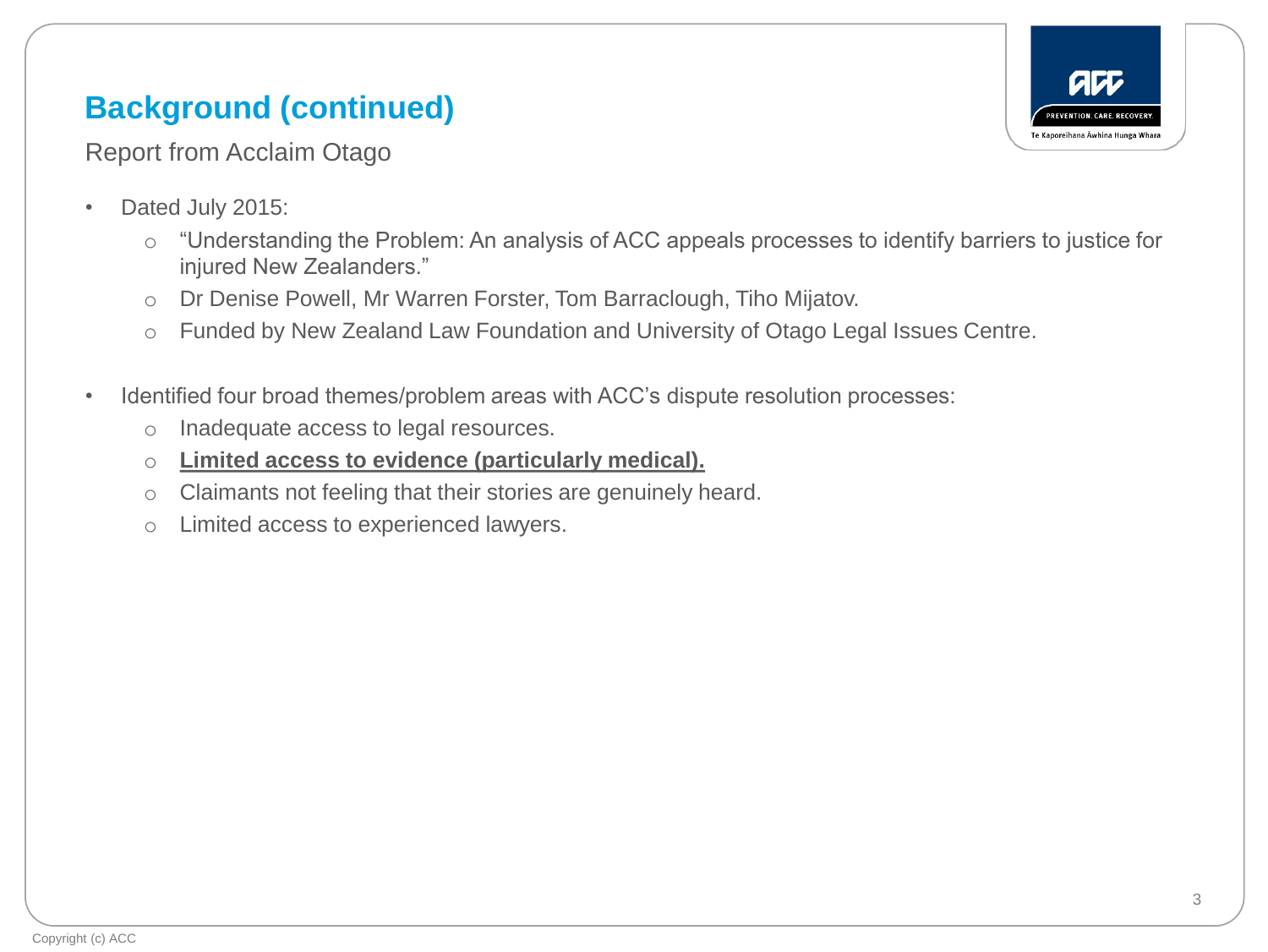### **Background (continued)**



Independent Review

- The Independent Review was tasked with examining the validity of four themes/problem areas raised by Acclaim Otago Inc. and recommend changes, whether legislative, policy-related or operational, in response to any of the report's findings that were deemed to have substance.
- Review performed by Miriam R Dean CNZM QC and dated May 2016:
	- o "*Independent review of the Acclaim Otago (Inc.) July 2015 report into Accident Compensation dispute resolution process*.".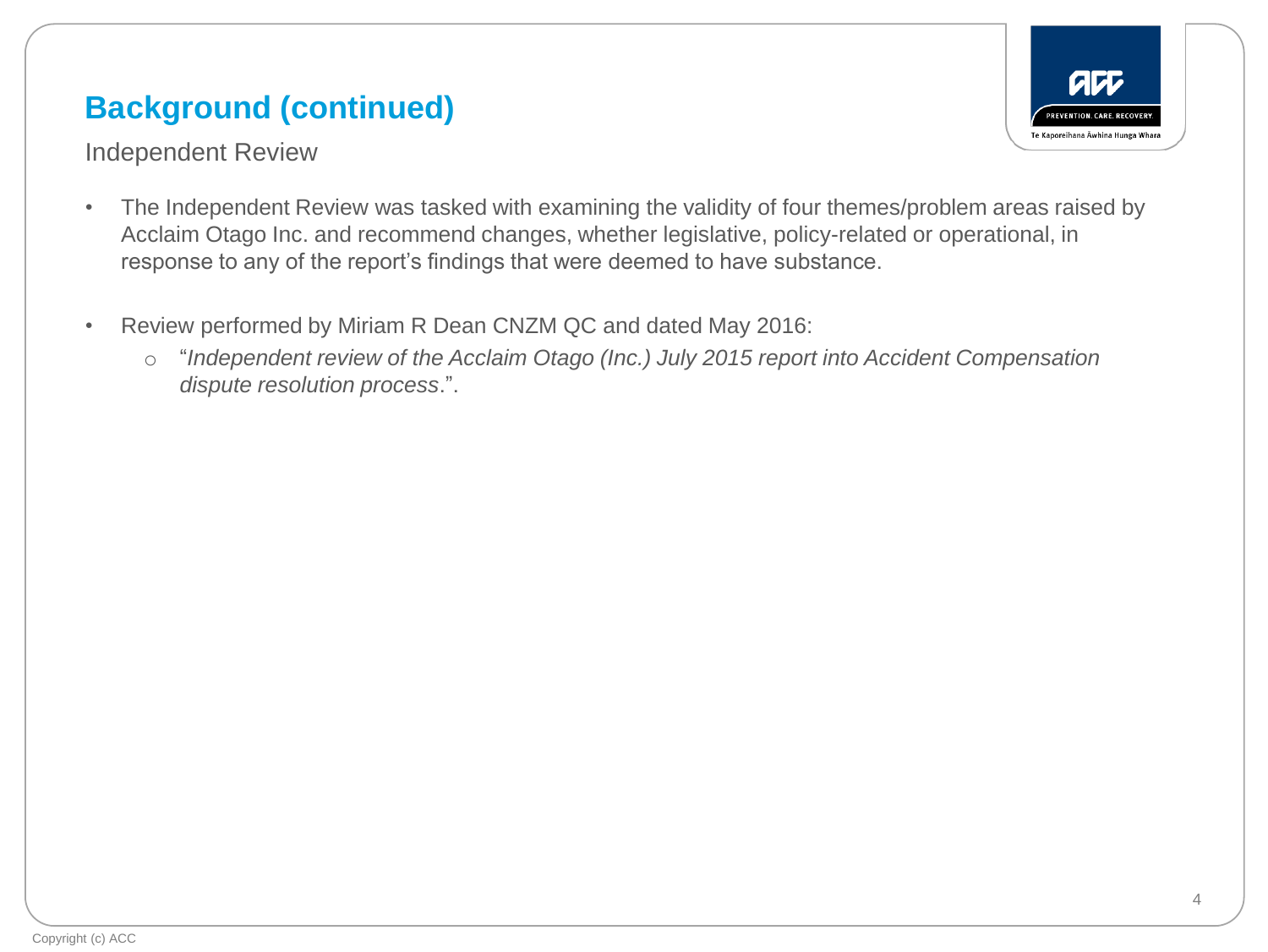### **Recommendations**





- Review made numerous recommendations, but of particular interest are those relating to access to medical evidence:
	- o ACC convenes a working group to address the policy and process-related problems with accessing medical evidence (ACC has subsequently formed the Medical Issues Working Group).
	- o Consideration be given to District Court judges having the ability to commission an expert medical report for claimants who are unable to do so where appropriate.
	- o **Reviewers and District Court judges consider directing experts, where appropriate, to confer and identify where they agree and disagree on medical issues.**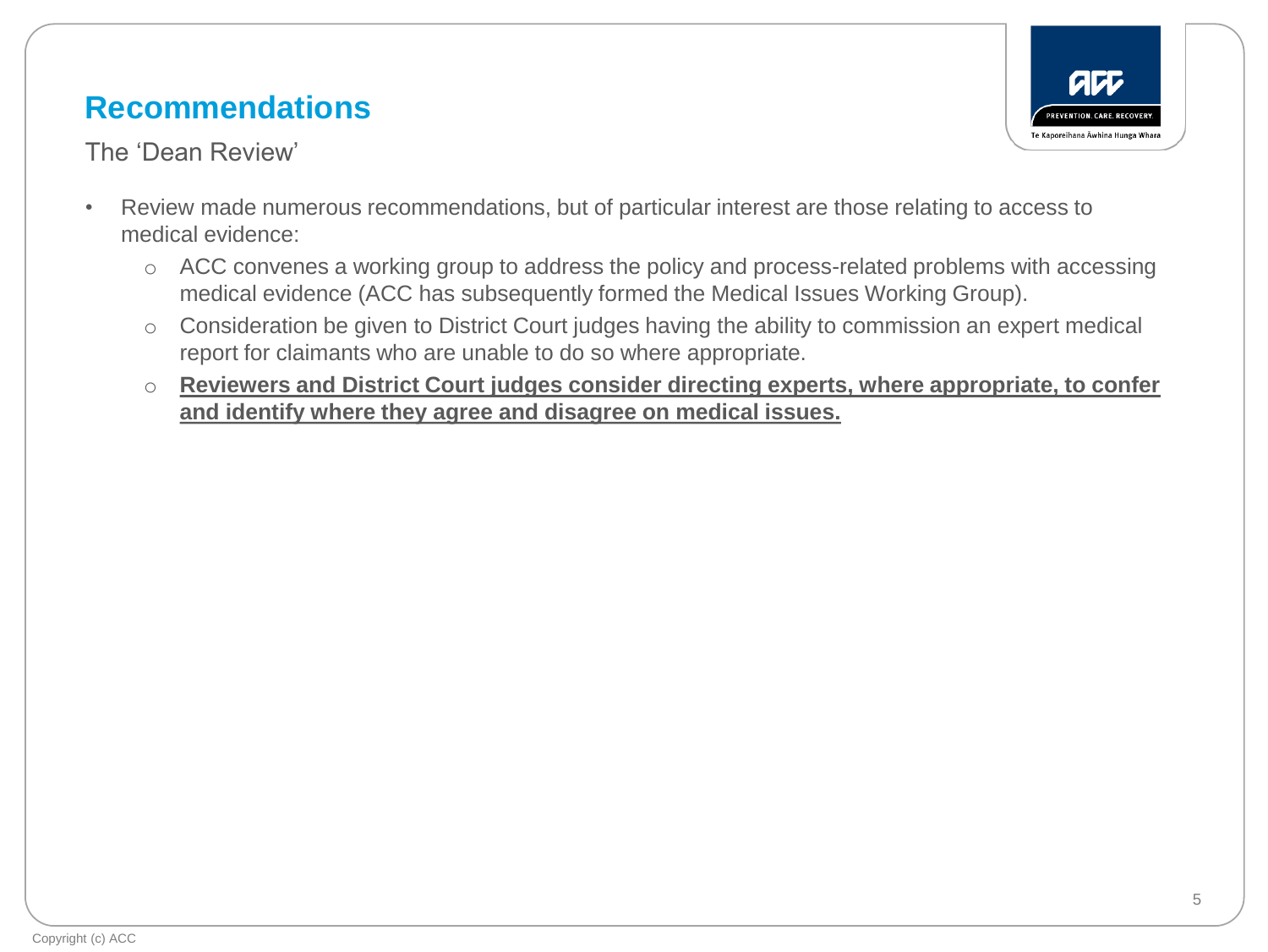Proposed Process (Slide 1 of 2)

#### **Principles**

- When clinical advice is provided for legal proceedings it is considered expert evidence and the roles of the individual clinicians – including OEMs, are considered those of expert witnesses.
- The District Court has followed the High Court's approach of directing expert witnesses to confer on specified matters (Appendix 1: High Court Rules 2016, Subpart 5 - Experts), by requesting that the appropriate experts (including OEMs who provide advice to ACC on clinical issues) confer to identify areas of agreement and disagreement for a particular case.
- Expert witnesses are expected to comply with the High Court's Code of Conduct for Expert Witnesses (Appendix 2: High Court Rules 2016, Schedule 4 - Code of Conduct for Expert Witnesses).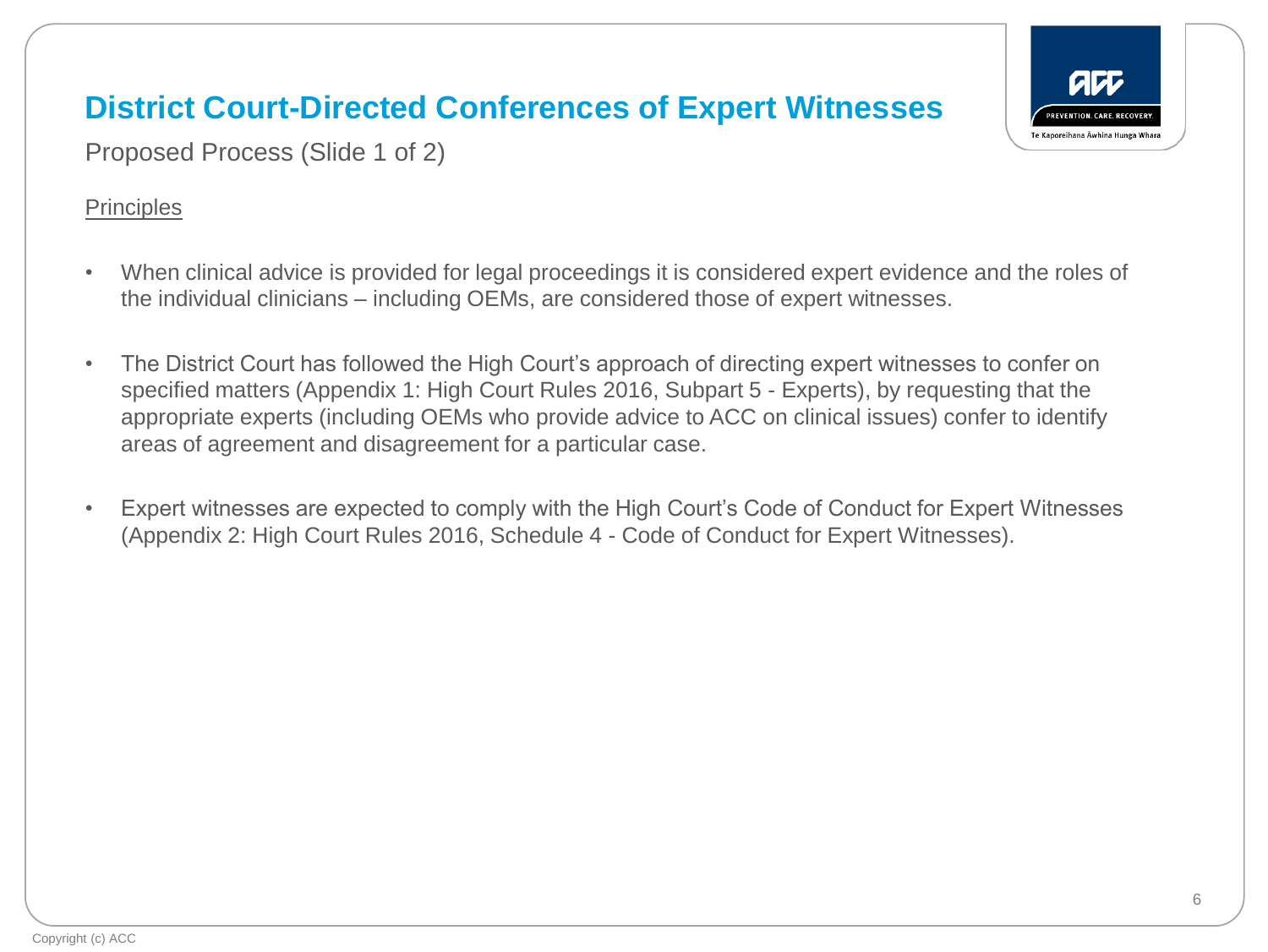Proposed Process (Slide 2 of 2)

#### Purpose

• When should experts confer?

#### District Court direction

### **Experts**

- Overriding duty to Court
- Not an advocate for the party
- **Read this code of conduct and agrees to compl**y
- State qualifications
- State issues of evidence and is within area of expertise
- State the facts and the assumptions on which the opinions are based
- State the reasons for the opinion
- Literature or other material outline evidence for and against
- Incomplete or accurate
- Inconclusive opinion must state this (insufficient data or research)
- **Try to reach agreement on the matters**
- Prepare and sign
- Independent and professional judgement

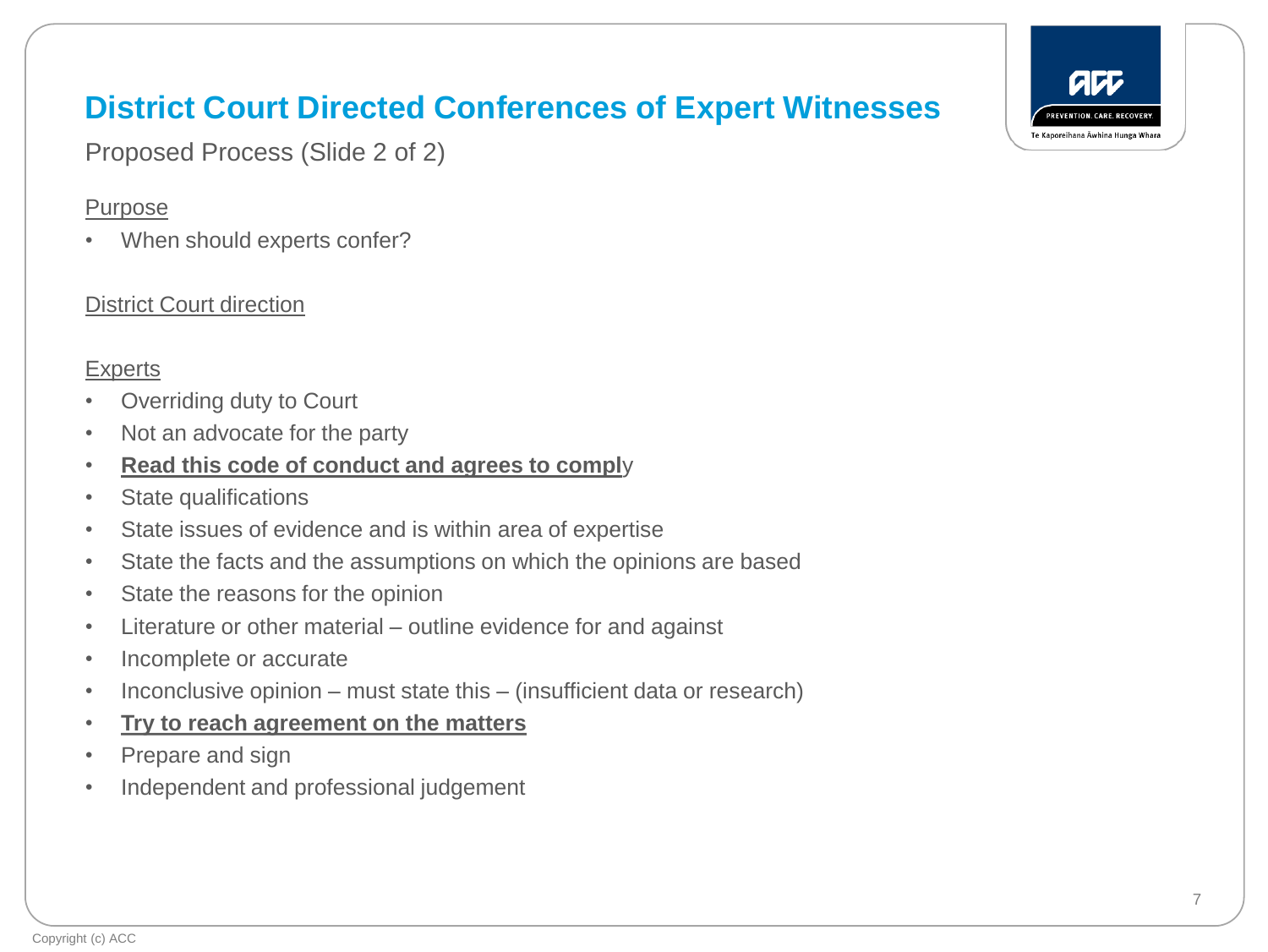

Example (Slide 1 of 5)

#### Purpose

• How should experts confer?

### **Questions**

You both have different interpretations of the MRI scans relating to the presence of an acute prolapse, can you please discuss this and comment (either by way of agreement, or each of you providing your differing views) on:

- a. whether a prolapse is present
- b. if present, whether the prolapse is acute
- c. whether/how it is possible to identify from an MRI if a disc prolapse is acute or not?

Dr Xx is of the opinion that a disc prolapse present.

Dr Xx is of the opinion that a disc prolapse is not present.

#### Agreed position

It is the clinical history that may provide the necessary information about whether a disc prolapse (if present) is acute or not.

It is not possible to tell from looking at the images on the MRI scan whether a disc prolapse is acute or nonacute. There is nothing specific on the MRI images of that disc that would define the timeframe within which a prolapse has occurred.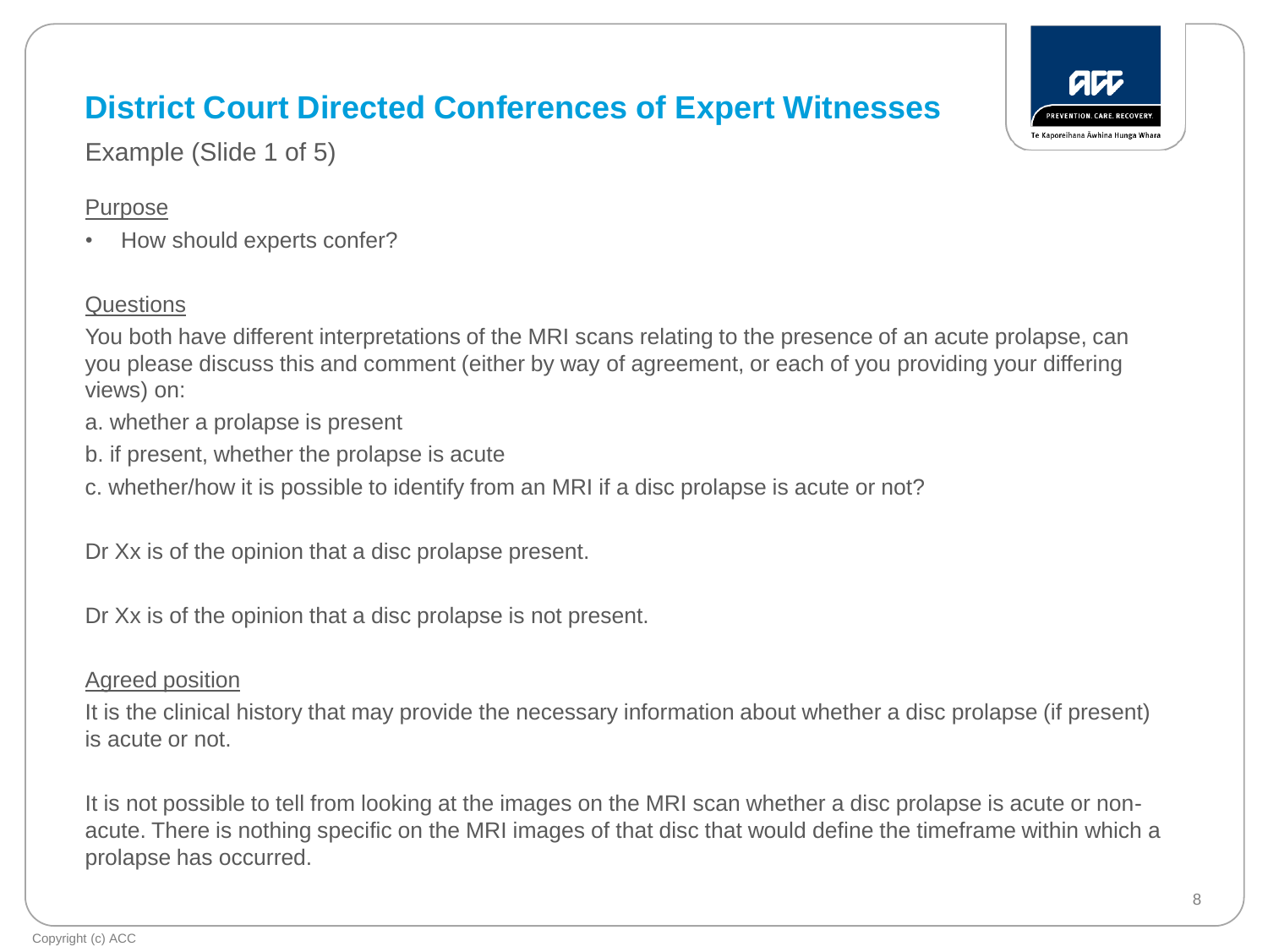Example (Slide 2 of 5)

### Purpose

• How should experts confer?

### Agreed position

The clinical history rather than the MRI scan would provide the best information to support whether or not a disc prolapse (if present) was considered to be acute.

In general, asymmetrical loading of the disc in the cervical spine could theoretically lead to an increase in pressure within that disc in turn leading to an acute prolapse.

It was important to assess how likely it was given the forces involved in the differing descriptions provided of the mechanism of accident; that it would have caused an increase in pressure within that disc in turn was sufficient to have caused a traumatic disc prolapse and traumatic acute nerve root compression.

The first mechanism of injury as described in the contemporaneous record was less likely in terms of the mechanism and the forces applied to cause an acute disc prolapse, especially in the presence of a preexisting disc-osteophyte complex and foraminal narrowing that was possibly in its own right causing asymptomatic nerve root compression.

The second mechanism of injury as described to the treating specialist was sufficient in terms of the mechanism and the forces applied to cause an acute disc prolapse even in the presence of a pre-existing disc-osteophyte complex and foraminal narrowing.

The third mechanism of injury as described in the statement of evidence was unlikely in terms of the mechanism and the forces applied to cause an acute disc prolapse especially in the presence of a preexisting disc-osteophyte complex and foraminal narrowing that was possibly in its own right causing asymptomatic nerve root compression.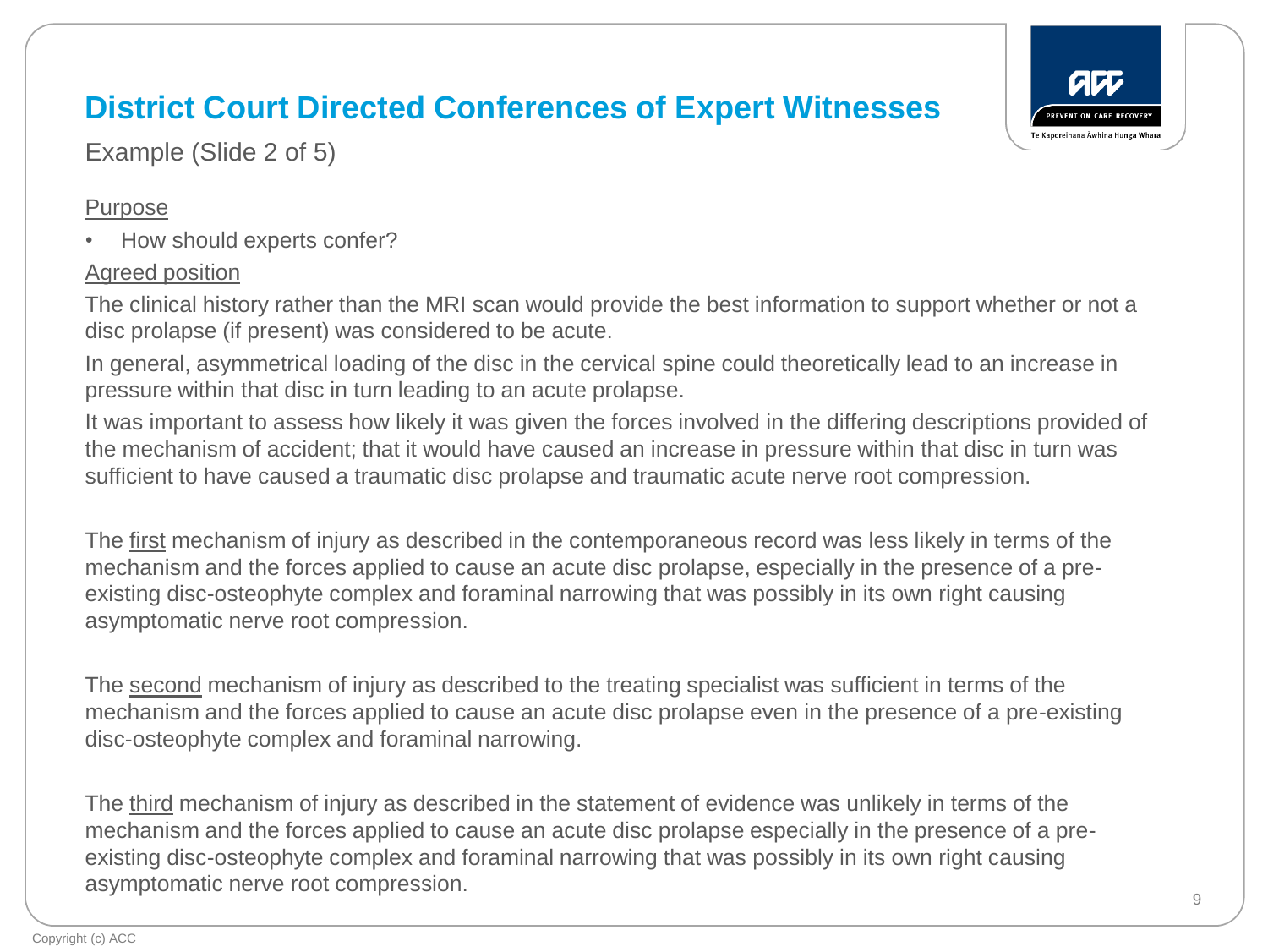Example (Slide 3 of 5)

#### Purpose

- How should experts confer?
	- Either by way of agreement, or with each of you providing your differing views on each question

### Other Examples of Questions

Could you please provide an explanation of the process at work in the client's cervical spine? Can you, in very simple terms, explain the relationship between the osteophyte complexes, the foraminal stenosis, the disc pathology and the nerve root compression, in particular:

- a. What causes what
- b. What is producing the symptoms
- c. What is pre-existing
- d. Can osteophytes be caused by trauma?
- e. What is currently causing neurological symptoms?

Are symptoms caused by the injury or substantially by a pre-existing condition, or is this a case of a combination of both factors trauma and pre-existing?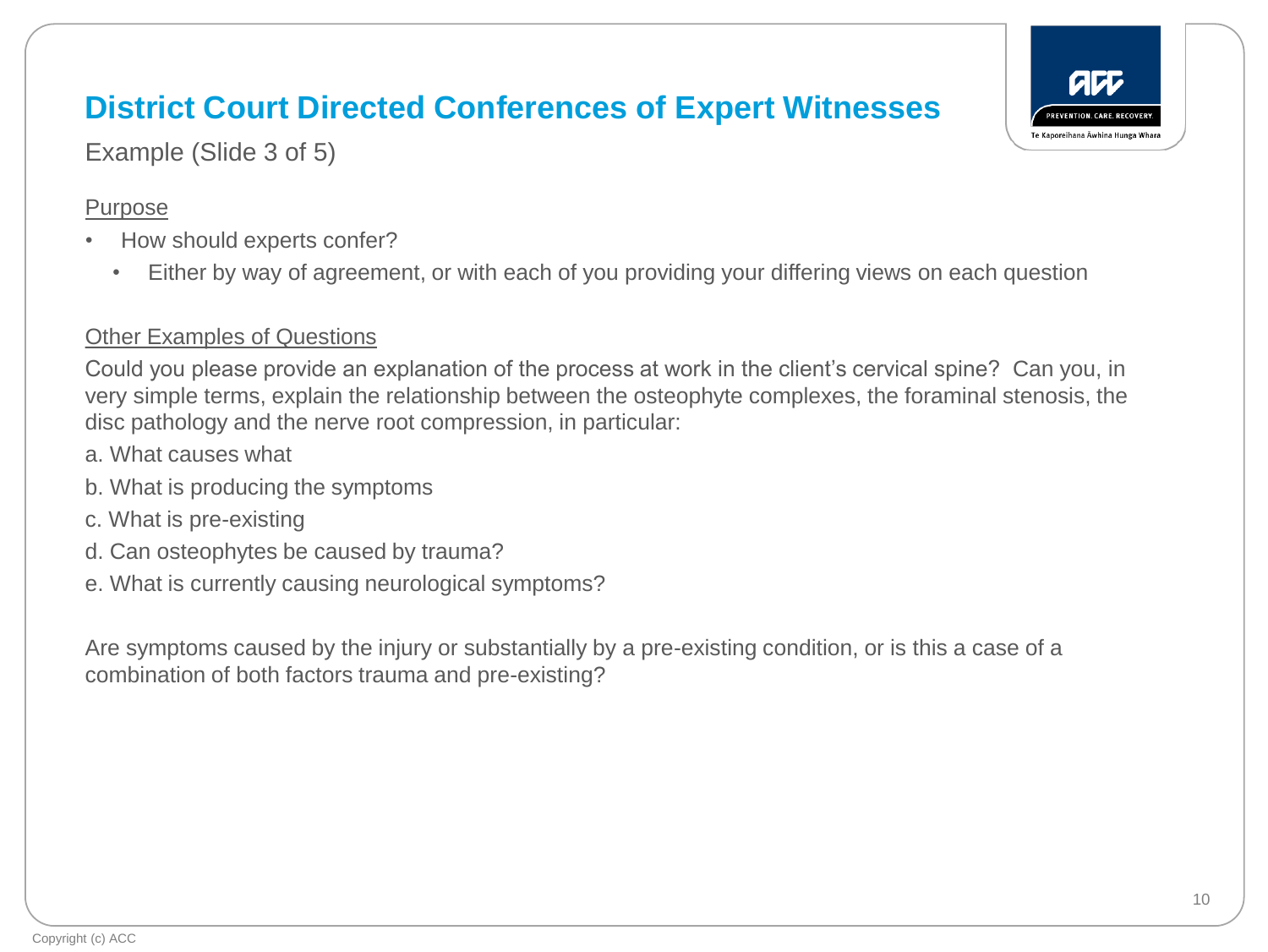Example (Slide 4 of 5)

### Purpose

• How should experts confer?

### **Questions**

Please summarise the areas of agreement between yourselves and the areas of disagreement, and if possible indicate how, if at all, discussing the issue together has changed your views.

### Hot-tubbing summary

OEMs in NZ are asked by ACC to provide reports on e.g.; causation, fitness for work, return to work.

The implications of losing/gaining compensation entitlements are potentially significant.

In that situation, a second opinion may be requested from a different OEM.

The OEMs may be required to meet together and work through their differences of opinion with the goal of acting as independent experts – conferring – and endeavouring to find agreement.

interactions are governed by the High Court Rules.

Points of agreement do not need to be weighed up by the 'trier of fact'.

Where does your professional and ethical responsibility lie?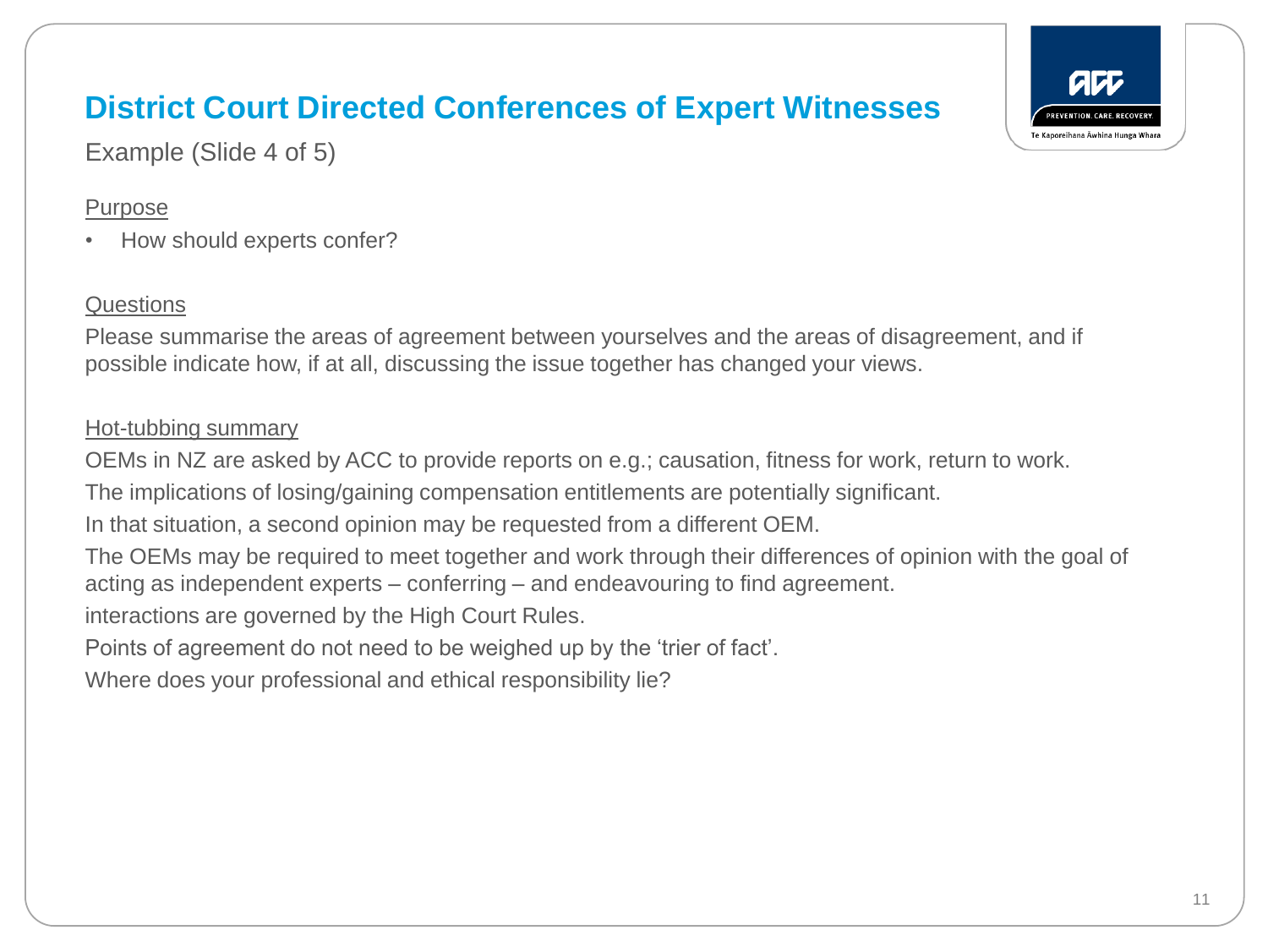

Example (Slide 5 of 5)

### Purpose

• How should experts confer?

### **Questions**

Please summarise the areas of agreement between yourselves and the areas of disagreement, and if possible indicate how, if at all, discussing the issue together has changed your views.

### What can I do?

In your reports;

- Acknowledge that you agree to conform with the High Court Rules
- Consider providing and commenting on all of the literature not just the literature that supports your view

Be prepared to meet with an OEM colleague and:

- Discuss your differing opinions,
- Endeavour to find agreement,
- Sign a joint witness statement.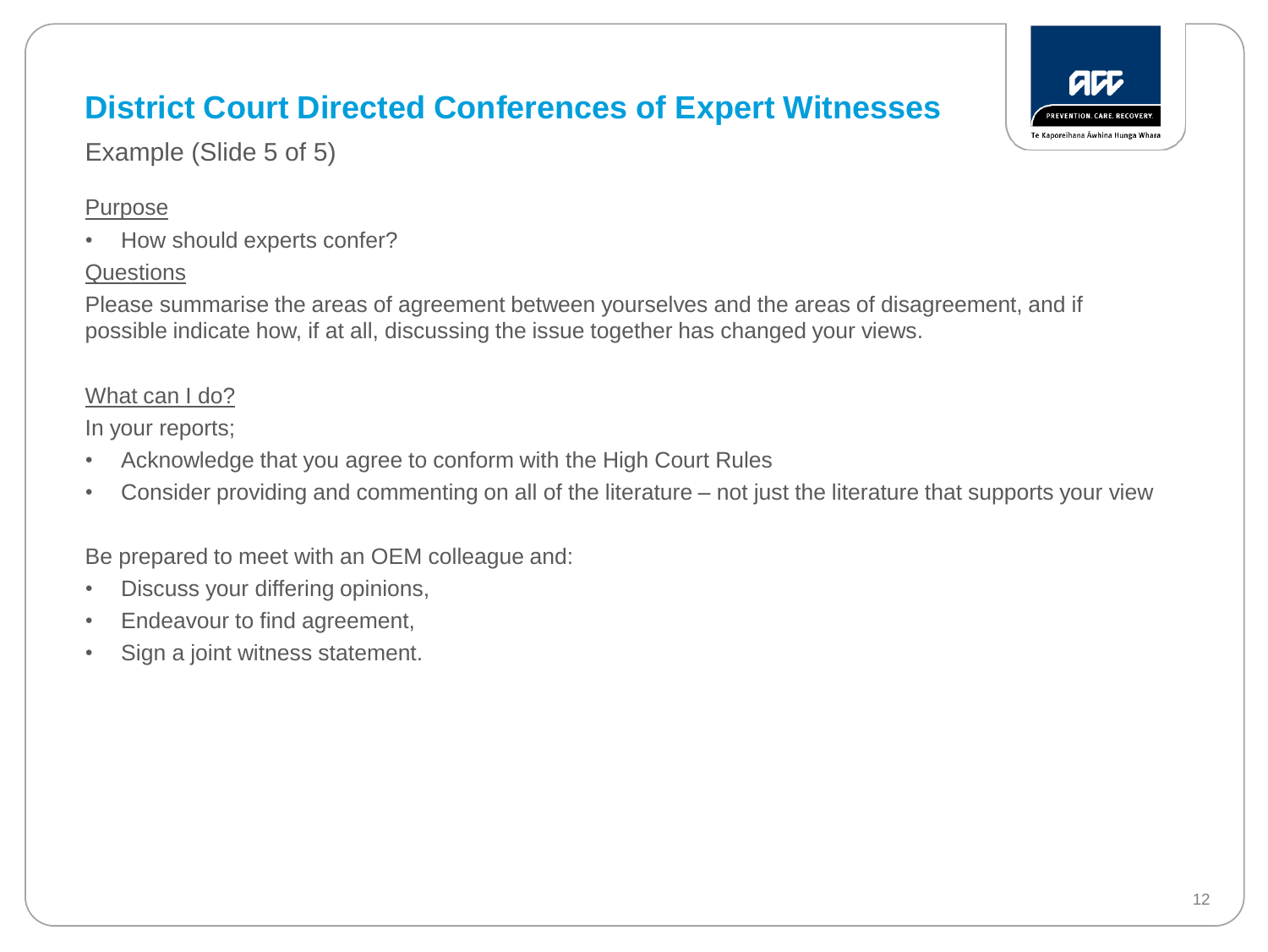## **Appendix 1 High Court Rules 2016, Subpart 5 - Experts**



### 9.43 Expert witness to comply with code of conduct

- 1. A party to a proceeding who engages an expert witness must give the expert witness a copy of the code of conduct set out in Schedule 4.
- 2. An expert witness must
	- a) state in any written statement of the proposed evidence of the witness served under rule 9.2 or 9.3, or at the time of giving any oral evidence, or in any affidavit containing the evidence of the expert witness, that the expert witness has read the code of conduct and agrees to comply with it:
	- b) comply with the code of conduct in preparing any written statement of the proposed evidence of the witness to be served under rule 9.2 or 9.3 or in giving any oral or affidavit evidence in any proceeding.
- 3. The evidence of an expert witness who has not complied with subclause (2)(a) may be offered only with the leave of the court.

### 9.44 Court may direct conference of expert witnesses

- 1. The court may, on its own initiative or on the application of a party to a proceeding, direct expert witnesses to
	- a) confer on specified matters:
	- b) confer in the absence of the legal advisers of the parties:
	- c) try to reach agreement on matters in issue in the proceeding:
	- d) prepare and sign a joint witness statement stating the matters on which the expert witnesses agree and the matters on which they do not agree, including the reasons for their disagreement:
	- e) prepare the joint witness statement without the assistance of the legal advisers of the parties.
- 2. The court must not give a direction under subclause (1)(b) or (e) unless the parties agree.
- 3. The court may, on its own initiative or on the application of a party to the proceeding,
	- a) appoint an independent expert to convene and conduct the conference of expert witnesses:
	- b) give any directions for convening and conducting the conference the court thinks just.
- 4. The court may not appoint an independent expert or give a direction under subclause unless the parties agree.
- 5. Subject to any subsequent order of the court as to costs, the court may determine the remuneration of an independent expert and the party by whom it must be paid.
- 6. The matters discussed at the conference of the expert witnesses must not be referred to at the hearing unless the parties by whom the expert witnesses have been engaged agree.
- 7. An independent expert appointed under subclause (3) may not give evidence at the hearing unless the parties agree.

Copyright (c) ACC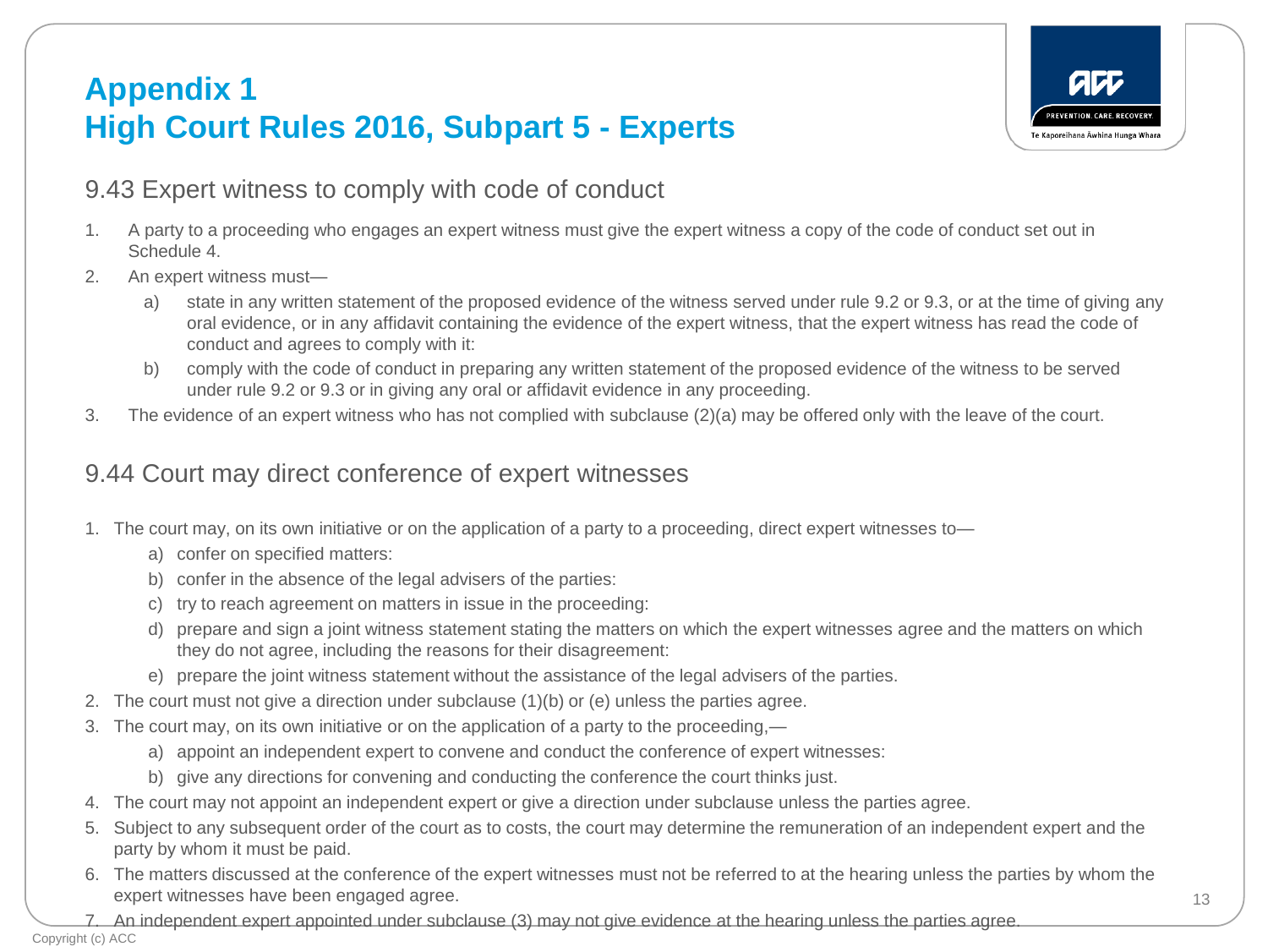### **Appendix 1 High Court Rules 2016, Subpart 5 - Expert**



### 9.45 Status of joint witness statement by expert witnesses

- 1. A joint witness statement prepared by expert witnesses under rule 9.44
	- a) must be circulated by the parties to the proceeding by whom the expert witnesses have been engaged to every other party who has given an address for service; and
	- b) may be produced in evidence by any expert witness who signed the statement; and
	- c) may, if the parties to the proceeding agree, be produced in evidence without the need to call any of the expert witnesses who signed the statement.
- 2. Rules 9.4 to 9.11 apply, with all necessary modifications, to a joint witness statement as if the statement were a written statement under rule 9.2 or 9.3.
- 3. An expert witness is not precluded from giving evidence on any matter at the hearing simply because the expert witness has participated in the preparation of a joint witness statement under rule 9.44 or because the witness statement is evidence at the hearing under rule 9.6.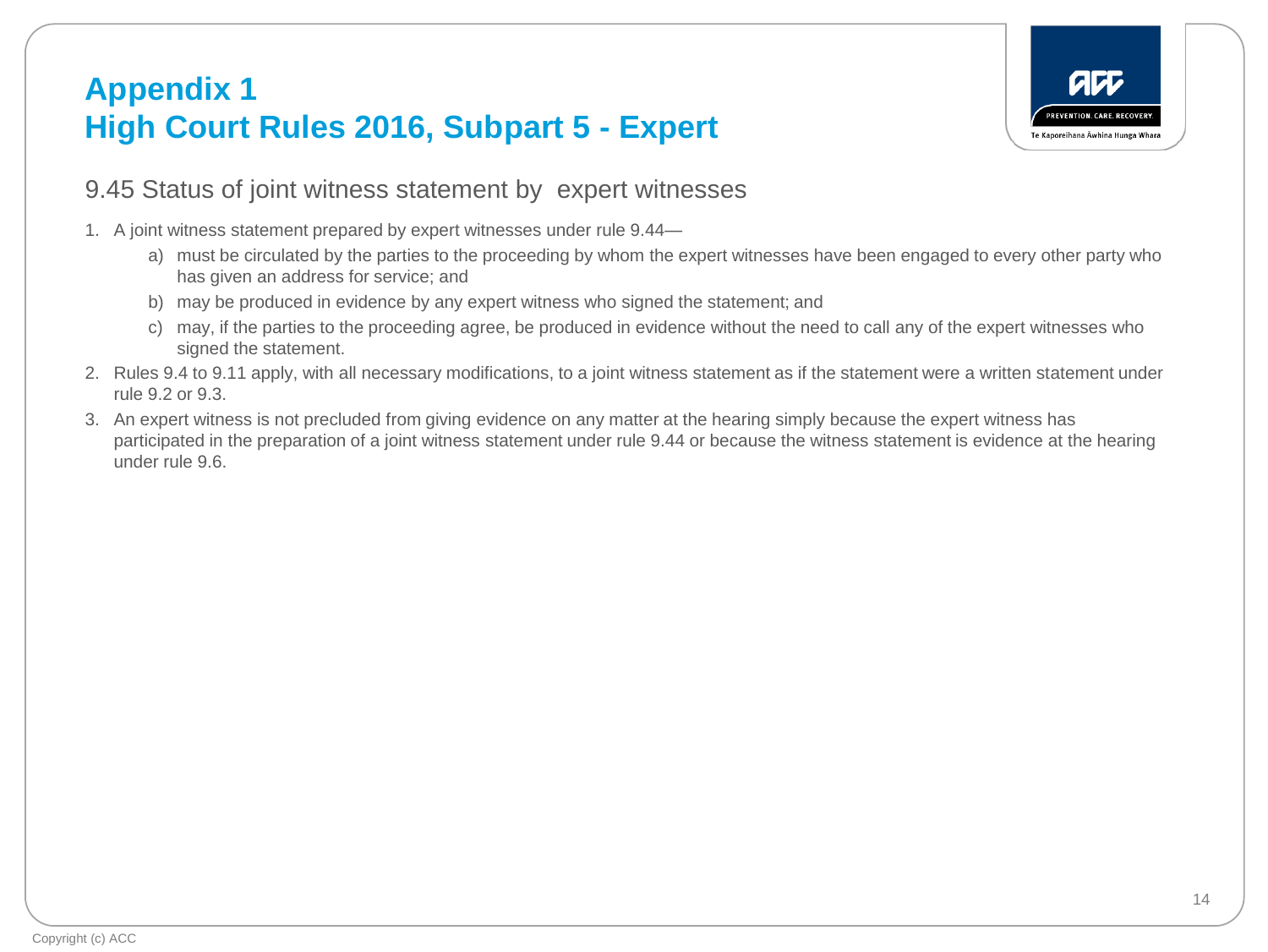### **Appendix 2 High Court Rules 2016, Schedule 4 - Code of Conduct for Expert Witnesses**



### Duty to the court

- 1. An expert witness has an overriding duty to assist the court impartially on relevant matters within the expert's area of expertise.
- 2. An expert witness is not an advocate for the party who engages the witness.
- 2A. If an expert witness is engaged under a conditional fee agreement, the expert witness must disclose that fact to the court and the basis on which he or she will be paid.
- 2B. In subclause 2A, conditional fee agreement has the same meaning as in rule 14.2(3), except that the reference to legal professional services must be read as if it were a reference to expert witness services.

### Evidence of expert witness

- 3. In any evidence given by an expert witness, the expert witness must
	- a) acknowledge that the expert witness has read this code of conduct and agrees to comply with it:
	- b) state the expert witness' qualifications as an expert:
	- c) state the issues the evidence of the expert witness addresses and that the evidence is within the expert's area of expertise:
	- d) state the facts and assumptions on which the opinions of the expert witness are based:
	- e) state the reasons for the opinions given by the expert witness:
	- f) specify any literature or other material used or relied on in support of the opinions expressed by the expert witness:
	- g) describe any examinations, tests, or other investigations on which the expert witness has relied and identify, and give details of the qualifications of, any person who carried them out.
- 4. If an expert witness believes that his or her evidence or any part of it may be incomplete or inaccurate without some qualification, that qualification must be stated in his or her evidence.
- 5. If an expert witness believes that his or her opinion is not a concluded opinion because of insufficient research or data or for any other reason, this must be stated in his or her evidence.